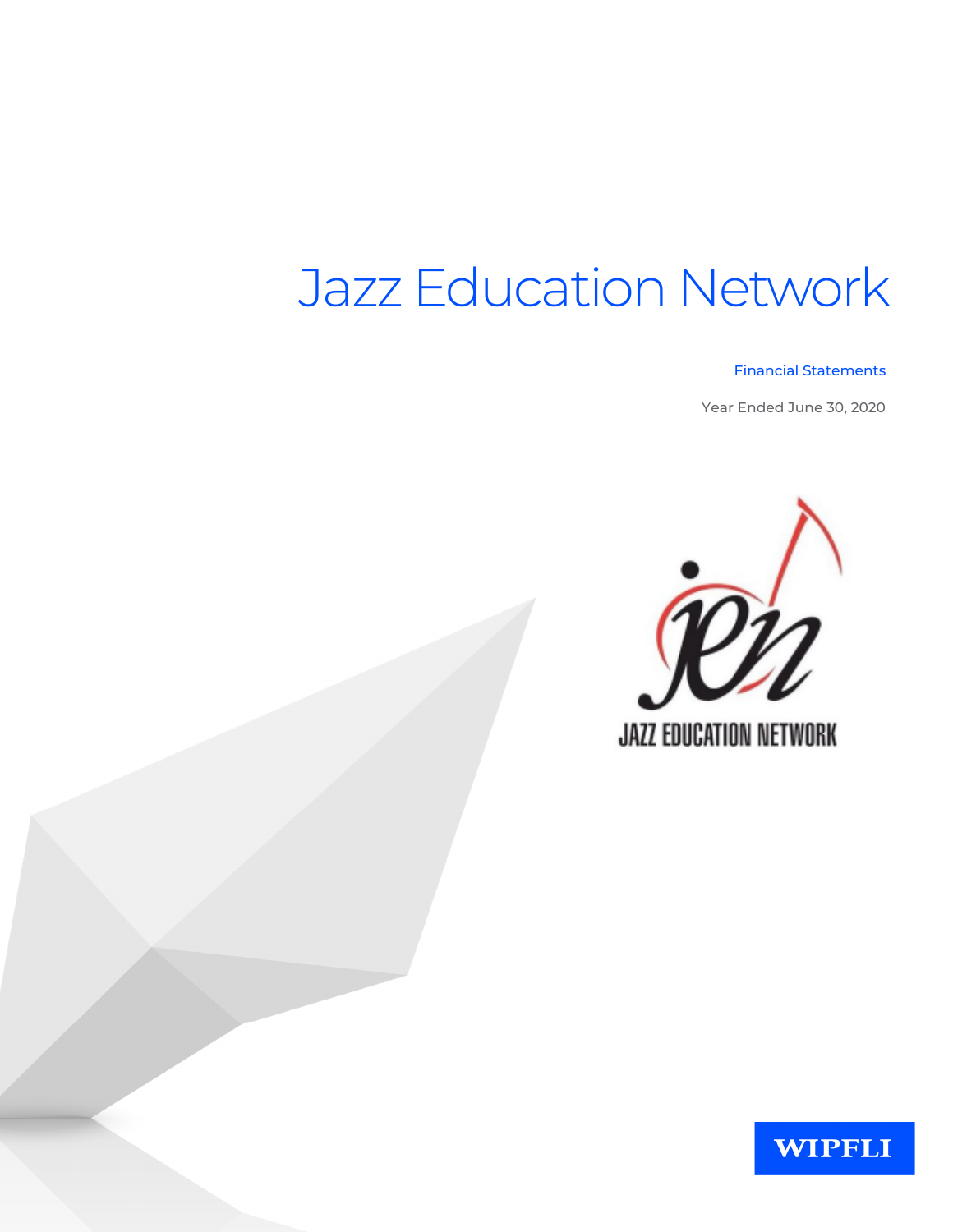## **WIPFLI**

#### **Independent Auditor's Report**

Board of Directors Jazz Education Network Chicago, Illinois

We have audited the accompanying financial statements of Jazz Education Network (the "Organization"), which comprise the statement of assets, liabilities, and net assets - modified cash basis as of June 30, 2020, and the related statements of revenues, expenses and changes in net assets - modified cash basis, and functional expenses - modified cash basis for the year then ended, and the related notes to the financial statements.

#### **Management's Responsibility for the Financial Statements**

Management is responsible for the preparation and fair presentation of these financial statements in accordance with the modified cash basis of accounting described in Note 1; this includes determining that the modified cash basis of accounting is an acceptable basis for the preparation of the financial statements in the circumstances. Management is also responsible for the design, implementation, and maintenance of internal control relevant to the preparation and fair presentation of financial statements that are free from material misstatement, whether due to fraud or error.

#### **Auditor's Responsibility**

Our responsibility is to express an opinion on these financial statements based on our audit. We conducted our audit in accordance with auditing standards generally accepted in the United States. Those standards require that we plan and perform the audit to obtain reasonable assurance about whether the financial statements are free from material misstatement.

An audit involves performing procedures to obtain audit evidence about the amounts and disclosures in the financial statements. The procedures selected depend on the auditor's judgment, including the assessment of the risks of material misstatement of the financial statements, whether due to fraud or error. In making those risk assessments, the auditor considers internal control relevant to the entity's preparation and fair presentation of the financial statements in order to design audit procedures that are appropriate in the circumstances, but not for the purpose of expressing an opinion on the effectiveness of the entity's internal control. Accordingly, we express no such opinion. An audit also includes evaluating the appropriateness of accounting policies used and the reasonableness of significant accounting estimates made by management, as well as evaluating the overall presentation of the financial statements.

We believe that the audit evidence we have obtained is sufficient and appropriate to provide a basis for our audit opinion.

#### **Opinion**

In our opinion, the financial statements referred to above present fairly, in all material respects, the assets, liabilities and net assets of Jazz Education Network as of June 30, 2020, and its revenues, expenses and changes in net assets for the year then ended in accordance with the modified cash basis of accounting as described in Note 1.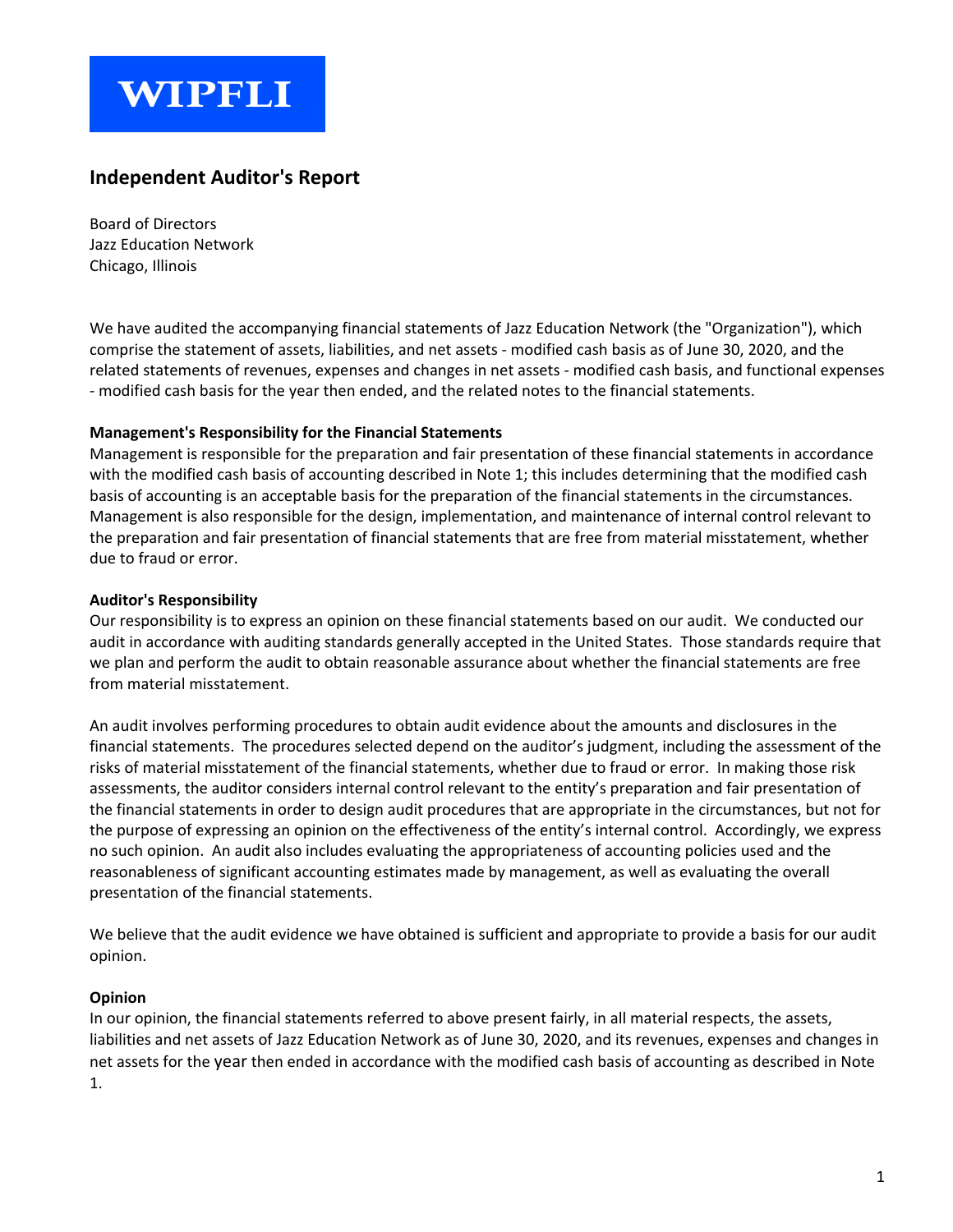

#### **Basis of Accounting**

We draw attention to Note 1 of the financial statements, which describes the basis of accounting. The financial statements are prepared on the modified cash basis of accounting, which is a basis of accounting other than accounting principles generally accepted in the United States. Our opinion is not modified with respect to this matter.

Wippei LLP

December 10, 2020 Lincolnshire, Illinois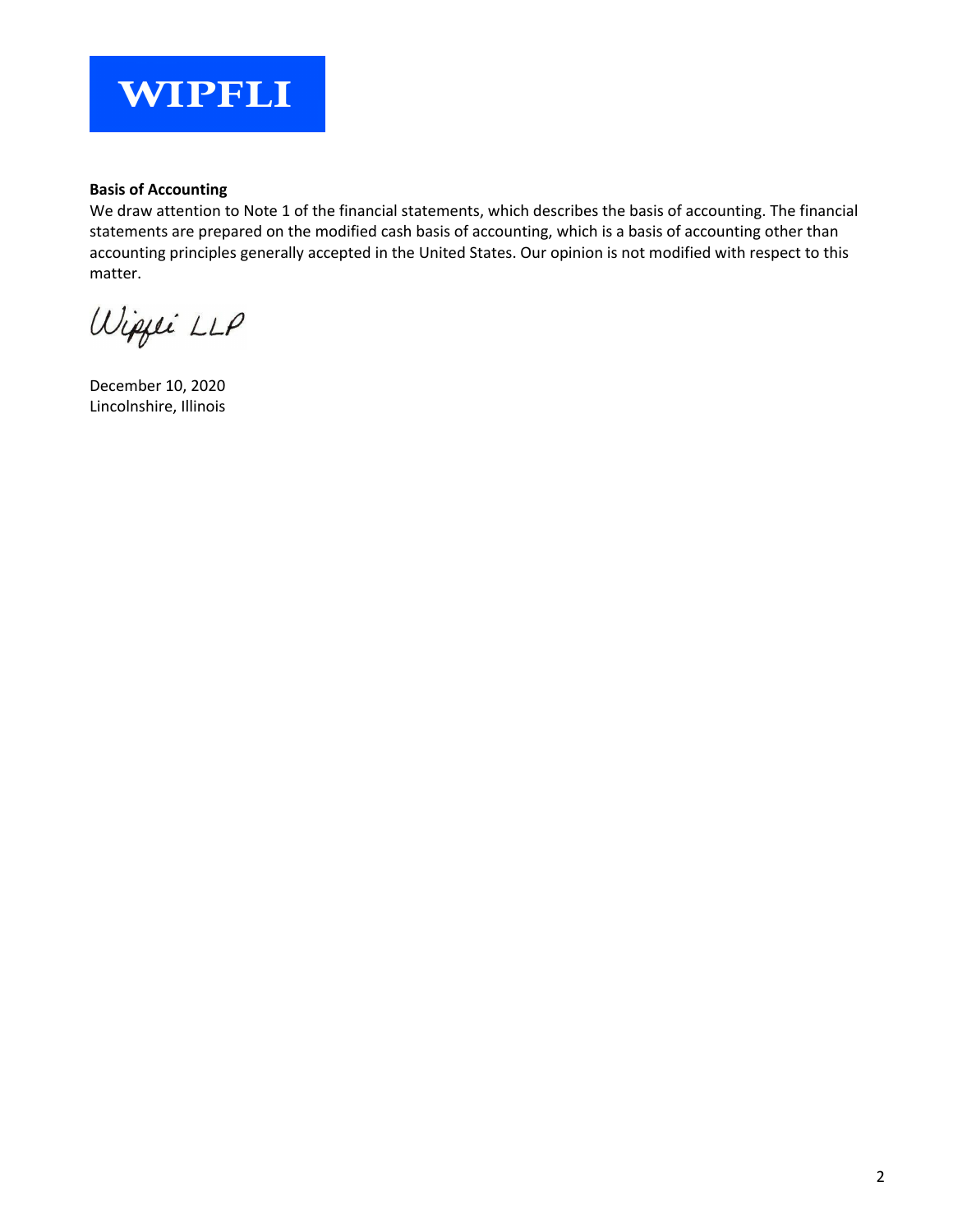## Statement of Assets, Liabilities, and Net Assets - Modified Cash Basis

| June 30,                                            | 2020          |
|-----------------------------------------------------|---------------|
| Current assets:                                     |               |
| Cash                                                | \$<br>288,771 |
| Prepaid loyalty rewards program                     | 4,622         |
|                                                     |               |
| <b>Total current assets</b>                         | 293,393       |
| Property and equipment:                             |               |
| Office equipment                                    | 2,545         |
| Accumulated depreciation                            | (2, 545)      |
|                                                     |               |
| Net property and equipment                          |               |
| Other asset:                                        |               |
| Website net of accumulated amortization of \$49,465 | 4,497         |
|                                                     |               |
| <b>TOTAL ASSETS</b>                                 | \$<br>297,890 |
| Non-current liabilities:                            |               |
| Note Payable - Paycheck Protection Program          | \$<br>28,405  |
|                                                     |               |
| Net assets:                                         |               |
| Without donor restrictions                          | 168,398       |
| With donor restrictions                             | 101,087       |
|                                                     |               |
| Total net assets                                    | 269,485       |
| TOTAL LIABILITIES AND NET ASSETS                    | \$<br>297,890 |

See accompanying notes to financial statements.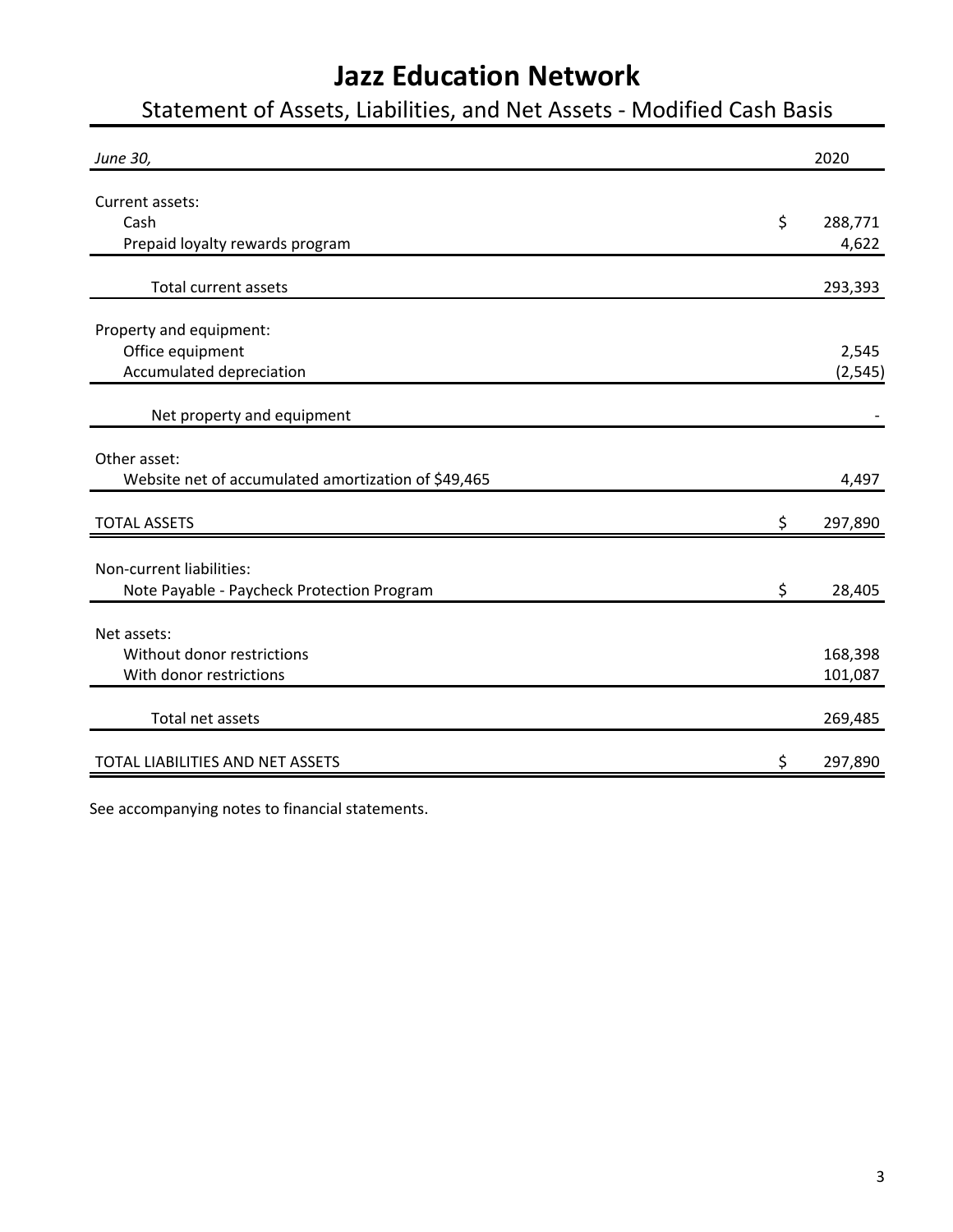## Statement of Revenues, Expenses and Changes in Net Assets - Modified Cash Basis

|                                       | <b>Without Donor</b> | With Donor   |          |
|---------------------------------------|----------------------|--------------|----------|
| Year Ended June 30,                   | Restrictions         | Restrictions | Total    |
| Revenues and support:                 |                      |              |          |
| Annual conference                     | \$<br>276,789 \$     | - \$         | 276,789  |
| Membership dues                       | 213,454              |              | 213,454  |
| Grants                                |                      | 31,000       | 31,000   |
| Contributions                         | 15,883               | 27,000       | 42,883   |
| Merchandise sales                     | 12,919               |              | 12,919   |
| Other income                          | 372                  |              | 372      |
| Net assets released from restrictions | 33,025               | (33,025)     |          |
|                                       |                      |              |          |
| Total revenues and support            | 552,442              | 24,975       | 577,417  |
|                                       |                      |              |          |
| Expenses:                             |                      |              |          |
| Program services                      | 430,663              |              | 430,663  |
| Management and general                | 211,804              |              | 211,804  |
|                                       |                      |              |          |
| <b>Total expenses</b>                 | 642,467              |              | 642,467  |
| Changes in net assets                 | (90, 025)            | 24,975       | (65,050) |
| Beginning of year                     | 258,423              | 76,112       | 334,535  |
| End of year                           | \$<br>168,398 \$     | 101,087 \$   | 269,485  |

See accompanying notes to financial statements.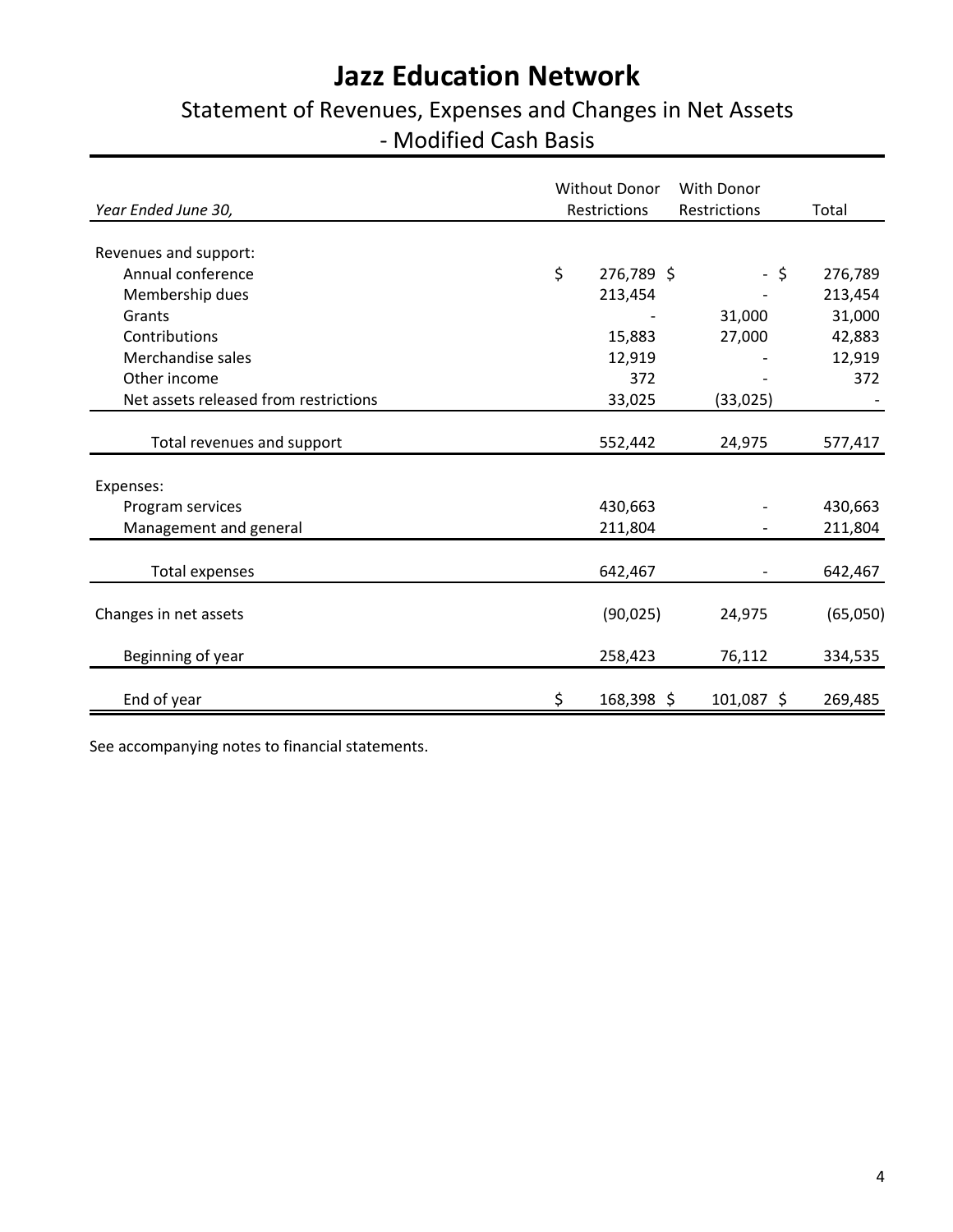## Statement of Functional Expenses - Modified Cash Basis

| Year Ended June 30,                     | 2020          |
|-----------------------------------------|---------------|
|                                         |               |
| Program services:<br>Annual conference: |               |
|                                         |               |
| Salaries and wages                      | \$<br>123,989 |
| Payroll taxes                           | 10,343        |
| Merchandise                             | 10,317        |
| Production                              | 134,420       |
| <b>Travel</b>                           | 88,397        |
| Total annual conference                 | 367,466       |
| Scholarships:                           |               |
| Scholarships                            | 59,056        |
| Salaries and wages                      | 3,795         |
| Payroll taxes                           | 346           |
|                                         |               |
| Total scholarships                      | 63,197        |
| Total program services                  | 430,663       |
| Management and general:                 |               |
| Accounting and audit                    | 20,670        |
| Advertising                             | 20,803        |
| Amortization                            | 17,987        |
| <b>Bank charges</b>                     | 19,771        |
| Computer                                | 39,596        |
| Insurance                               | 4,160         |
| License and permits                     | 915           |
| Miscellaneous expense                   | 279           |
| Outside labor                           | 15,541        |
| Payroll taxes                           | 5,585         |
| Postage                                 | 2,102         |
| Salaries and wages                      | 49,950        |
| Technology consulting                   | 12,355        |
| Other                                   | 2,090         |
|                                         |               |
| Total management and general            | 211,804       |
| <b>Total expenses</b>                   | \$<br>642,467 |

See accompanying notes to financial statements.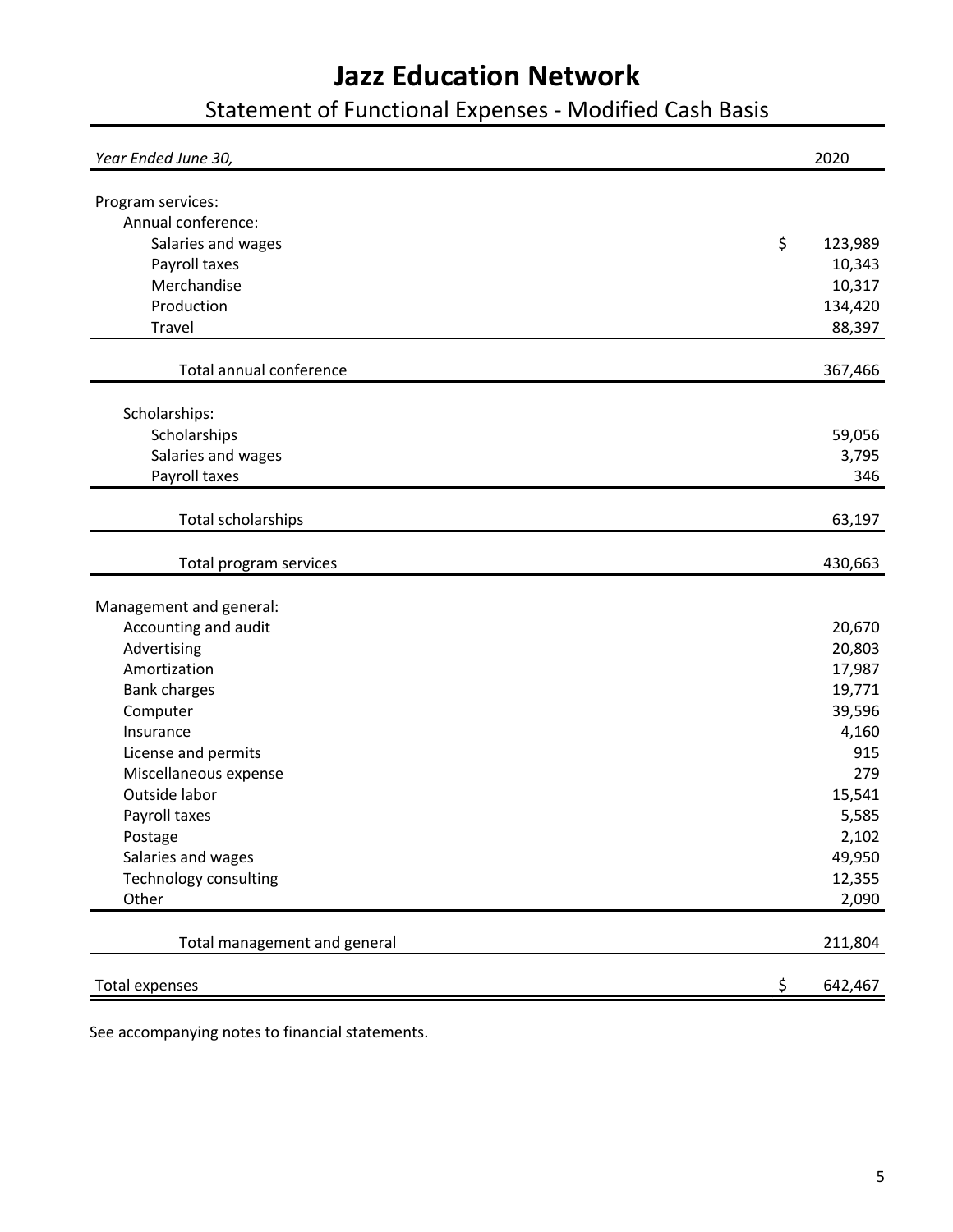#### **Note 1: Summary of Significant Accounting Policies**

#### **Nature of Business**

Jazz Education Network (the "Organization") is an Illinois not-for-profit corporation formed in 2008 to provide jazz education, promote performance and develop new audiences. The Organization has two major programs, which are hosting the annual jazz conference and providing scholarships. Funding for these services is derived from membership dues, donations, merchandise sales and an annual conference. The Organization hosts the annual conference with concerts presented by students and professionals, a student jazz festival, workshops, research presentations and an exhibition area with manufacturers, retailers, schools, and other jazz related organizations. The Organization operates from its headquarters in Chicago, Illinois.

#### **Modified Cash Basis of Accounting**

The Organization's financial statements are prepared on the modified cash basis of accounting, which is a comprehensive basis of accounting other than accounting principles generally accepted in the United States. This basis differs from accounting principles generally accepted in the United States primarily in that revenues are recognized when received rather than earned and expenses are recognized when paid rather than when the obligation is incurred.

#### **Basis of Presentation**

The Organization is required to report information regarding its financial position and activities according to two classes of net assets. A definition and description of each class follows:

**Net Assets Without Donor Restrictions** - Net assets available for use in general operations and not subject to donor-imposed restrictions. Net assets without donor restrictions may be designated for specific purposes by purposes by the board of directors.

**Net Assets With Donor Restrictions** - Net assets subject to donor imposed restrictions. Some donor-imposed restrictions are temporary in nature, such as those that will be met by the passage of time or occurrence of an event (purpose). Other explicit donor-imposed restrictions are perpetual in nature, where the donor stipulates that resources be maintained in perpetuity. Donor imposed restrictions are released when a restriction expires, that is when the stipulated time has elapsed, when the stipulated purpose for which the resource was restricted has been fulfilled, or both.

As of June 30, 2020, the Organization had \$168,398 of net assets without donor restrictions and \$101,087 of net assets with donor restrictions.

#### **Use of Estimates**

Management uses estimates and assumptions in preparing the financial statements. Those estimates and assumptions affect the reported amounts of assets and liabilities, the disclosure of contingent assets and liabilities and the reported revenues and expenses. Actual results could differ from those estimates.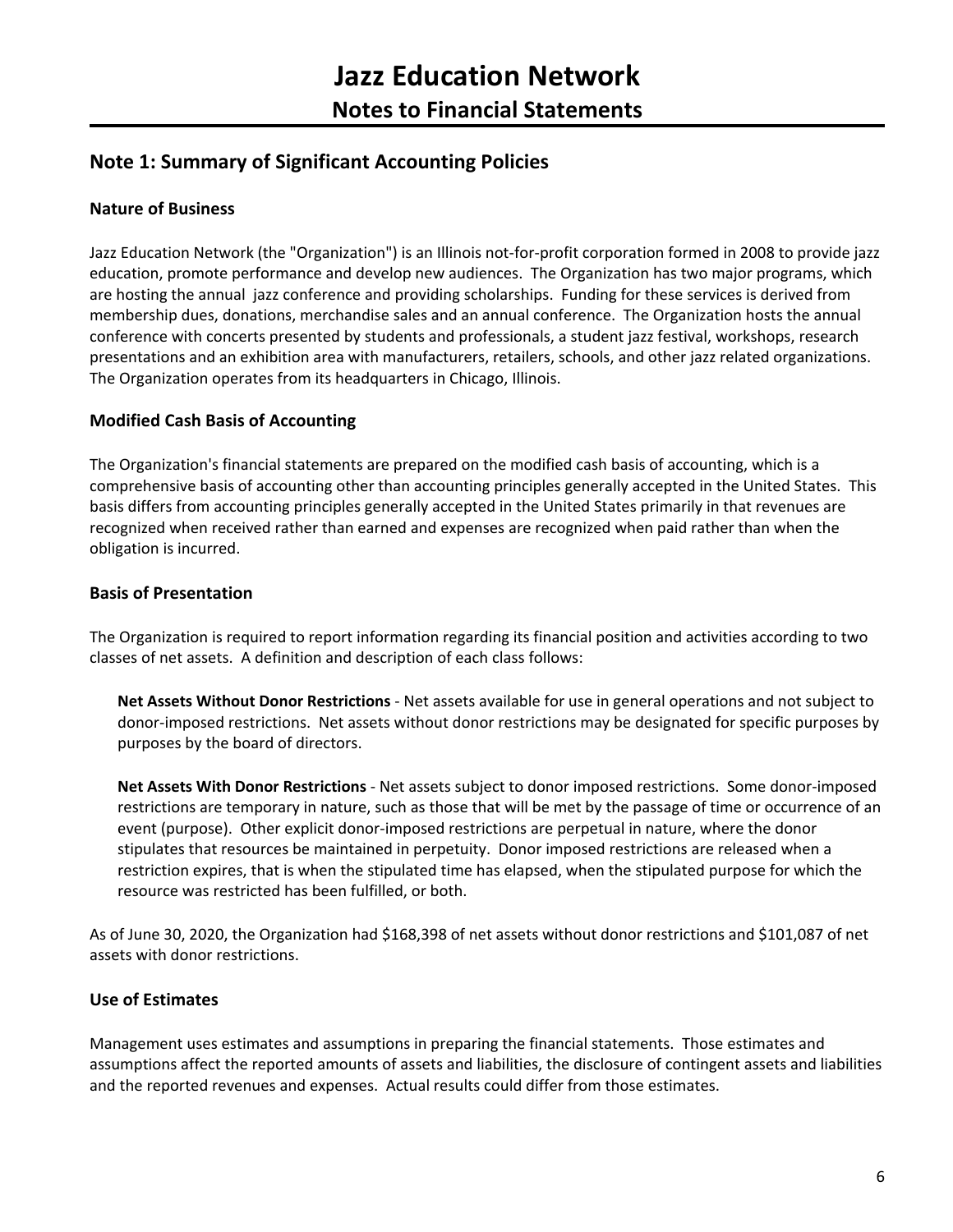#### **Note 1: Summary of Significant Accounting Policies** (Continued)

#### **Concentrations of Credit Risk**

The Organization maintains its bank accounts at two financial institutions insured by the Federal Deposit Insurance Corporation (FDIC). Depository accounts at these institutions are insured by the FDIC up to specified amounts. At times, balances exceed FDIC insured levels. Management has assessed the credit worthiness of these institutions and does not feel the deposits are subject to significant risk.

#### **Revenue Recognition**

The Organization's sources of revenue are annual conference, membership dues, grants, contributions, and merchandise sales. Annual conference revenue consists of registration fees, exhibit booth rental fees, participation fees and sponsorship revenue. All revenues are recognized when received.

#### **Property and Equipment**

Property and equipment are recorded at cost (if purchased) or at estimated fair value at time of donation (if donated). Property and equipment purchased at a cost exceeding \$500 is capitalized. Depreciation is provided on the straight-line method over the estimated useful lives of the assets, which range from 5 to 7 years. Property and equipment is fully depreciated at June 30, 2020.

Maintenance and repairs which neither materially add to the value of the property nor appreciably prolong its life are charged to expense as incurred. Gains or losses on disposition of property and equipment are included in income.

#### **Website**

Website costs are being amortized using the straight-line method over an estimated useful life of three years. The website was placed in service in September 2017. Amortization expense for the year ended June 30, 2020, was \$17,987.

#### **Donated Services**

A significant amount of volunteer services are contributed to the Organization by various members to support the Organization's program and services. These volunteer activities include promotional services and usage of musical instruments. The value of these services has not been included in the financial statements.

#### **Advertising Expenses**

Advertising and promotional costs are expensed as incurred. Advertising and promotional expenses charged to expense totaled \$20,803 for the year ended June 30, 2020.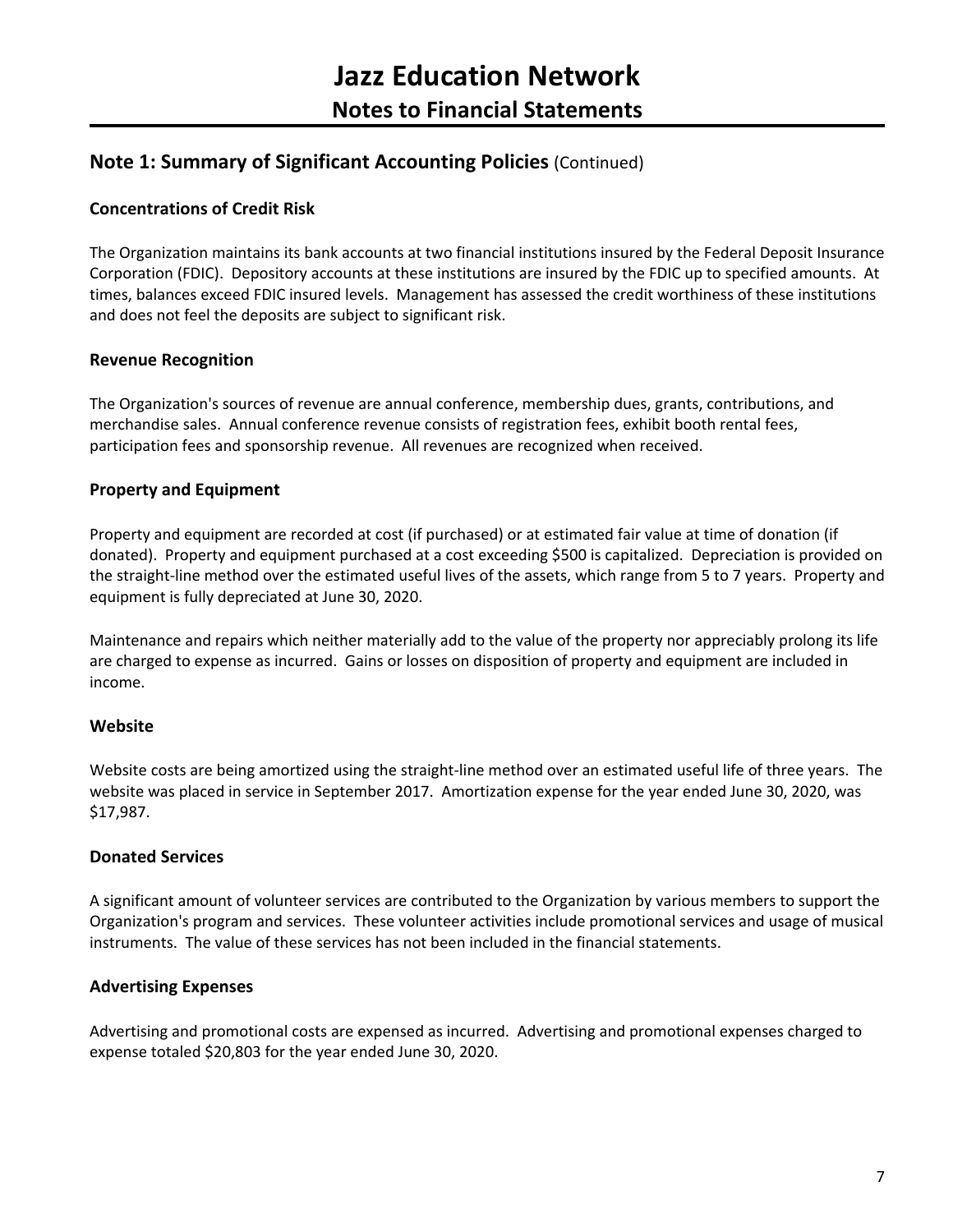#### **Note 1: Summary of Significant Accounting Policies** (Continued)

#### **Income Taxes**

The Organization has a letter of exemption from the Internal Revenue Service under Section 501(c)(3), and is currently not liable for Federal income tax. However, the Organization is required to file an Information Return of Organization Exempt from Income Tax for Federal and State of Illinois purposes.

#### **Functional Allocation of Expenses**

The costs of providing the various programs and other activities have been summarized on a functional basis in the statements of revenues, expenses and changes in net assets - modified cash basis and functional expenses modified cash basis. The Organization has two primary programs associated with its mission: annual conference and scholarships. Costs are directly allocated other than salaries and wages and payroll taxes which are allocated based on time and effort.

#### **Subsequent Events**

The Organization has evaluated subsequent events through December 10, 2020, which is the date the financial statements were available to be issued.

#### **Note 2: Liquidity and Availability of Financial Resources**

Cash receipts collected from member dues, annual conference revenues, and non-restricted donor contributions provide sufficient liquidity and availability to fund the Organization's programs. Financial assets available for general expenditure, that is without donor or other restrictions or designations limiting their use consisted of the following:

| Cash                              | 288,771    |
|-----------------------------------|------------|
| Less: conference commitments      | (87, 231)  |
| Less: Donor restricted net assets | (101, 087) |
|                                   |            |
| Total                             | 100,453    |

The Organization has a goal to maintain a minimum of funds to cover approximately 3 months of operating expenses or \$125,000.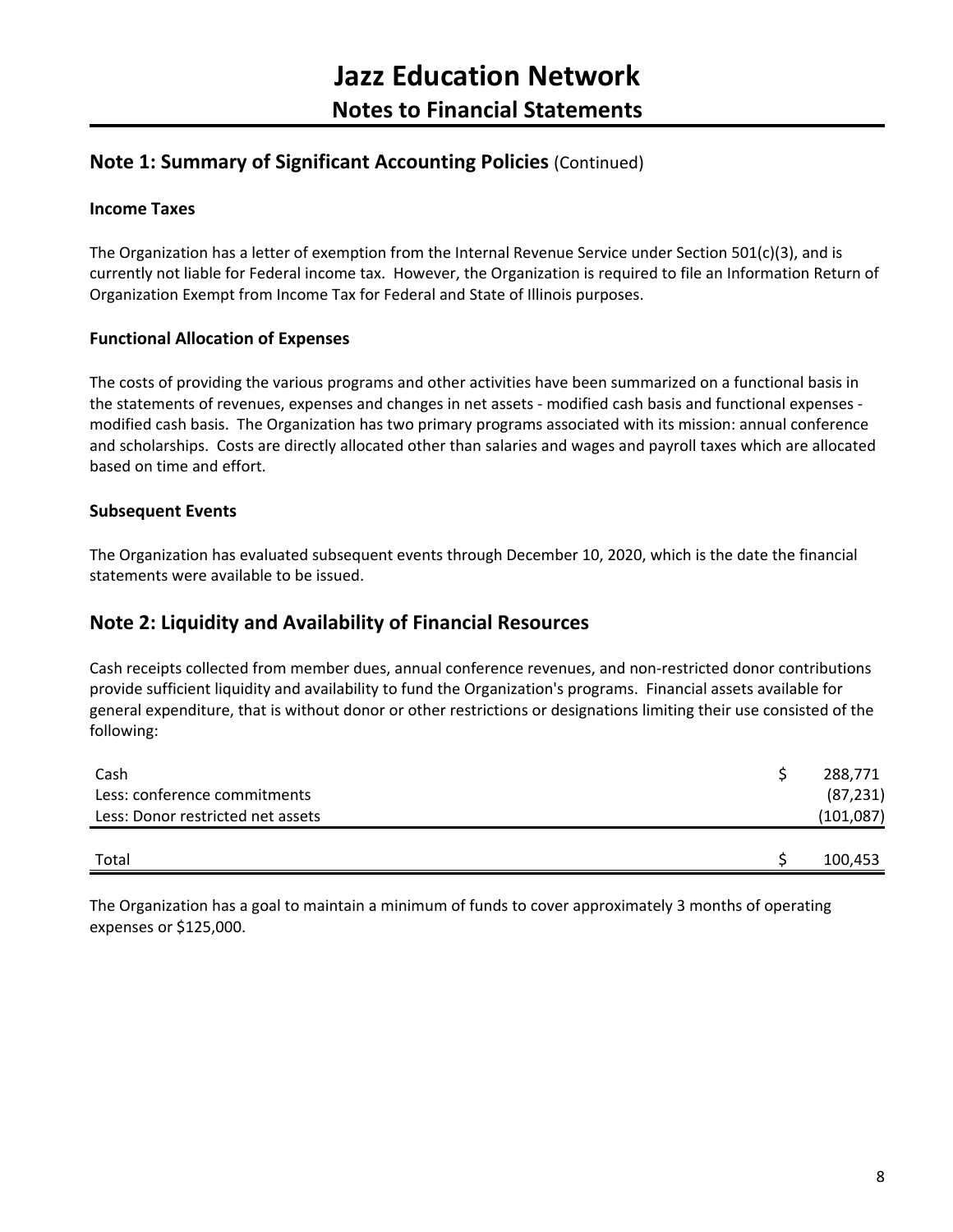#### **Note 3: Note Payable – Paycheck Protection Program**

In response to COVID-19 crisis, the Organization applied for and received a loan in the amount of \$28,405 pursuant to the Paycheck Protection Program (PPP), administered by the Small Business Administration (SBA). The loan bears interest at a rate of 1.0% and matures on May 8, 2022. Principal and interest payments of \$1,597 were set to commence on November 8, 2020, based on the loan agreement. On October 7, 2020, The Paycheck Protection Flexibility Act of 2020, P.L. 116-142, extended the deferral period for loan payments to either (1) the date that SBA remits the borrower's loan forgiveness amount to the lender or (2) if the borrower does not apply for loan forgiveness, 10 months after the end of the borrower's loan forgiveness covered period.

If certain criteria are met, all or a portion of the loan may be forgiven. As of the date of the issuance of the financial statements, the loan forgiveness criteria have not been finalized, and no determination of forgiveness can be made.

#### **Note 4: Commitments**

The Organization signs long-term contracts with various hotels and vendors for future annual conferences in order to stabilize pricing with essential suppliers.

In the event of cancellation of any future conference through 2027, the Organization is obligated to pay hotel cancellation fees. The cancellation fees depend on the date when the written cancellation notice is provided to the hotel and other factors listed in the hotel agreements. In the event of not meeting the minimum contracted number of room bookings, the Organization is also obligated to pay additional fees listed in the hotel agreements.

The Organization is obligated under a five-year agreement with an agency for audio visual services for each annual conference until January 2023. The conferences always take place in January. Additionally, obligations for the January 2021 through 2023 conferences are as follows:

|                                    | Obligation |  |
|------------------------------------|------------|--|
|                                    |            |  |
| January 2021 Louisville conference | 82,000     |  |
| January 2022 Dallas conference     | 82,000     |  |
| January 2023 Kissimmee conference  | 61,000     |  |
|                                    |            |  |
| Total                              | 225,000    |  |

The Organization is also obligated under a one-year agreement with an agency for event planning services for the annual conference to be taken place in January 2021. The agreement lists pricing for decoration material, services, exhibits and equipment rental for the upcoming conference. The agency invoices the Organization after each conference based on usage. In the event that the conference is canceled, the Organization is required to be compensated for all services provided up to and including the date of cancellation including reimbursement for any direct and actual cost incurred by the Organization. Due to pandemic, no costs were incurred and therefore no cancellation fees warranted.